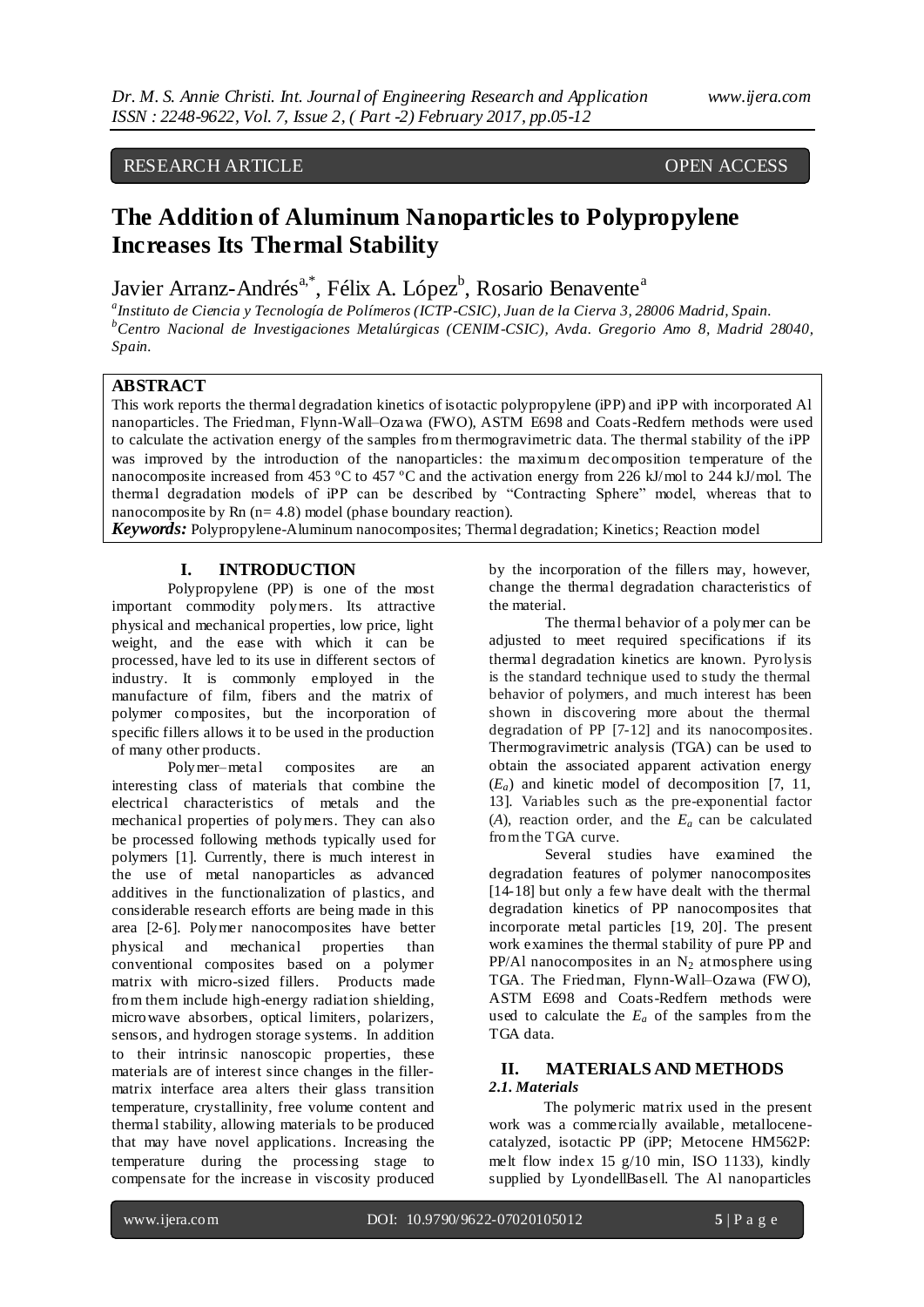(average diameter 18 nm) were purchased from IOLITEC.

#### *2.2. (Nano)composite film preparation*

A PP composite with an Al nanoparticle content of 5% (by volume) (PPAl5) was prepared via melt processing (165 ºC, 120 rpm for 40 min) in a Haake Minilab (Thermo Electron Corporation) twin-screw extruder (capacity 7  $cm<sup>3</sup>$ ) with corotating conical screws. After extrusion of the nanocomposite, a 250  $\Box$  mthick film was prepared by its compression in a Collin press (190 ºC, 10 MPa, 6 min). The film was then rapidly cooled (80 ºC min-1 ) by the press' cooling plates. The same procedure used to produce iPP without Al nanoparticles as a control.

#### *2.3. Scanning electron microscopy (SEM)*

Samples of the iPP and PPAl5 films were cryofractured and observations made using an XL30 ESEM PHILIPS scanning electron microscope (SEM).

#### *2.4. Thermogravimetric analysis*

The thermal stability measurements of the samples was examined by TGA using a TA Q500 thermogravimetric analyzer over the temperature range  $20-800$  °C in an N<sub>2</sub> atmosphere. Kinetic analyses were performed using heating ramps of 2, 5, 10, 20 and 30 ºC/min. Continuous recordings of sample temperature, sample weight and heat flow were recorded.

#### **III. THEORY/CALCULATION**

#### *3.1. Mathematical models for determining thermal kinetics*

In polymer decomposition it is generally assumed that the degree of conversion is proportional to the concentration (wt%) of the reacted material [21]. The degree of conversion can be expressed by the following basic rate equation (1):

$$
\frac{d\alpha}{dt} = \beta \frac{d\alpha}{dT} = k(T).f(\alpha)
$$
 (1)

where  $\alpha$  is the degree of conversion,  $\beta$  is the heating rate, and  $f(\alpha)$  and  $k(T)$  are functions of conversion and temperature respectively. *α* is calculated in terms of mass loss according to equation (2):

(1)

$$
\alpha = \frac{w_0 - w_t}{w_0 - w_f} \tag{2}
$$

where  $w_0$ ,  $w_t$  and  $w_f$  are the mass of the sample at the beginning of the decomposition process at any chosen point in the TGA curve, and the final mass respectively.  $k(T)$  is the temperature, which is dependent on the rate of heat flow; this is often modeled successfully by the Arrhenius equation (3):

$$
k(T) = Ae^{-E/RT}
$$
 (3)

where  $E$  (kJ/mol) is the activation energy,  $A$  (min<sup>-1</sup>) the pre-exponential factor, and  $R$  (8.314 J/mol.K) the gas constant. By combining equations (1) and (3), the reaction rate can be written as:

$$
\frac{d\alpha}{dt} = Ae^{-E/RT} f(\alpha) \tag{4}
$$

#### **3.1.1. Friedman method**

The Friedman method of determining thermal kinetics [22] is based on the Arrhenius equation and takes into account the logarithm of the conversion rate (*dα/dt*) as a function of the reciprocal of the temperature (*1/T*) for different degrees of conversion *α*, according to Equation (5):

$$
\ln \frac{d\alpha}{dt} \big|_{\alpha i} = \ln(A_i f(\alpha_{i,j})) - \frac{E_{ai}}{R.T_{i,j}} \tag{5}
$$

where  $i$  is the index of conversion,  $j$  is the curve index,  $E_a$  the apparent activation energy at  $\alpha_i$ , and  $f(\alpha_{i,j})$  the function dependent on the reaction model (assumed to be constant for a given reaction progress  $a_{i,j}$  for all curves *j*). Since  $f(\alpha)$  is constant at each degree of conversion *αi*, the curve for the logarithm of the reaction rate vs. *1/T* is linear, with a slope of *E<sup>a</sup> /R*. The intercept is *A*.

#### **3.1.2. Flynn-Wall–Ozawa method**

The FWO method [23,24] is derived from the integral isoconversional method. Using Doyle's approximation [25], the reaction rate, in logarithmic form, can be expressed as:

$$
\ln \beta = \ln(\frac{AE_a}{R \cdot g(a)}) - 5.331 - 1.052 \frac{E_a}{R} \frac{1}{T}
$$
 (6)

where  $\beta$  is the heating rate and  $g(\alpha)$  the conversion function. Thus, for any constant  $\alpha$  value, the plot  $ln \beta$  vs.  $1/T$  recorded at should be a straight line irrespective of the heating rate. The  $E_a$  can be determined from the slope.

#### **3.1.3. ASTM E698**

The ASTM E698 method [26] is based on the assumption that the maximum temperature (for example of the derivative thermogravimetric [DTG] curve) of a single step reaction is reached at the same degree of conversion irrespective of the heating rate. Although this assumption is only partly true, the resulting error is small. In this method, the logarithm of the heating rate is plotted against the reciprocal maximum temperature. The slope of the yielded straight line is proportional to the  $E_a$ , just as in the FOW method:

$$
\ln(\frac{\beta}{T}) = \ln A + \ln(1 - \alpha) + \frac{E_a}{R} \frac{1}{T}
$$
 (7)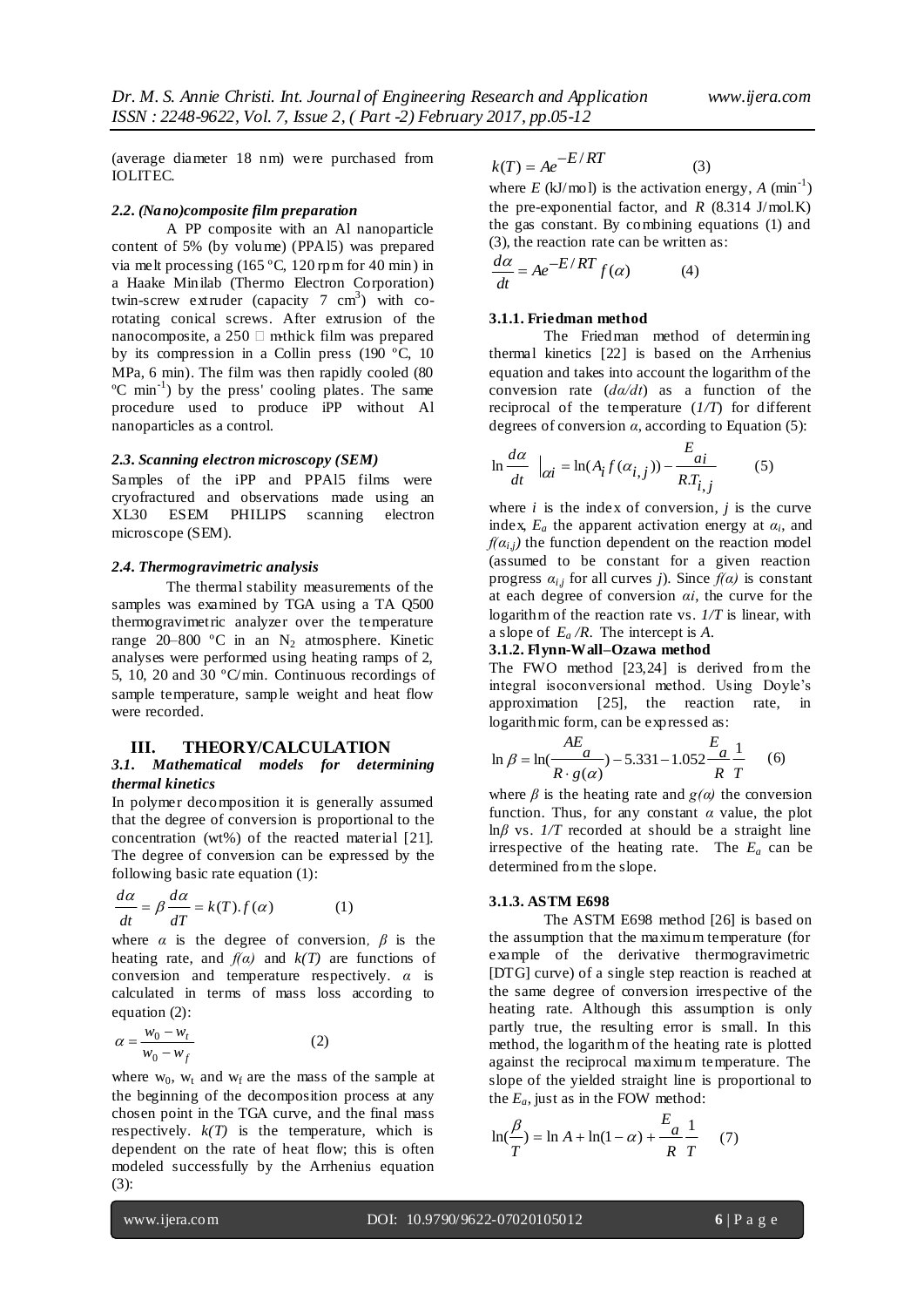#### **3.1.4. Coats-Redfern method**

The Coats-Redfern method [27] provides the thermal decomposition mechanism from the mass loss. An asymptotic approximation of  $2RT/E_a < 1$ for the resolution of Equation (8):

$$
g(\alpha) = \int_0^{\alpha} \frac{d\alpha}{f(\alpha)} = \frac{A}{\beta} \int_{T_0}^{T} \exp(-\frac{E_a}{RT}) dT = \frac{AE_a}{\beta R} p(\frac{E_a}{RT})
$$

$$
(8)
$$

allows Equation (9) to be obtained:

$$
\ln \frac{g(\alpha)}{T^2} = \ln \frac{AR}{\beta E} - \frac{E_a}{RT}
$$
(9)

This method is one of the most widely used for the determination of reaction processes. The *Ea* at a constant heating rate for any of the  $g(a)$  functions listed in Table 1 can be obtained from Equation (9).

|  |  |  | <b>Table 1.</b> Functions of the most common reaction mechanisms |  |
|--|--|--|------------------------------------------------------------------|--|
|--|--|--|------------------------------------------------------------------|--|

| Name of the function               | Symbol         | $f(\alpha)$                                            | g(a)                               | Rate-determining<br>mechanism                        |  |  |
|------------------------------------|----------------|--------------------------------------------------------|------------------------------------|------------------------------------------------------|--|--|
| Sigmoidal rate equations or random |                |                                                        |                                    |                                                      |  |  |
| nucleation and subsequent growth   |                |                                                        |                                    |                                                      |  |  |
| Avrami-Erofeev equation            | $A_{3/2}$      | $(3/2)(1 - \alpha)$ [-1n(1- $\alpha$ )] <sup>1/3</sup> | $[-\ln(1-\alpha)]^{2/3}$           | Assumed random nucleation                            |  |  |
| Avrami-Erofeev equation            | A <sub>2</sub> | $2(1 - \alpha)$ [-ln(1- $\alpha$ )] <sup>1/2</sup>     | $[-\ln(1-\alpha)]^{1/2}$           | and subsequent growth                                |  |  |
| Avrami-Erofeev equation            | $A_n$          | $n(1-\alpha)$ $[-ln(1-\alpha)]^{(1-1/n)}$              | $[-\ln(1-\alpha)]^{(1-1/n)}$       |                                                      |  |  |
| Autocatalytic                      |                | $(1 - \alpha)^n \alpha^m$                              |                                    |                                                      |  |  |
| Chemical process or mechanism      |                |                                                        |                                    |                                                      |  |  |
| First order                        | $F_1$          | $(1 - \alpha)$                                         | $-\ln(1-\alpha)$                   | Chemical reaction                                    |  |  |
| Second order                       | F <sub>2</sub> | $(1 - \alpha)^2$                                       | $(1 - \alpha)^{-1} - 1$            | Chemical reaction                                    |  |  |
| Third order                        | $\mathbf{F}_3$ | $(1/2)(1-\alpha)^3$                                    | $(1 - \alpha)^{-2} - 1$            | Chemical reaction                                    |  |  |
| Phase boundary reaction            |                |                                                        |                                    |                                                      |  |  |
| Power law                          | $R_1$          | $(1-\alpha)^0$                                         | α                                  | Contracting disk                                     |  |  |
| Power law                          | R <sub>2</sub> | $2(1 - \alpha)^{1/2}$                                  | $1 - (1 - \alpha)^{1/2}$           | Contracting cylinder                                 |  |  |
| Power law                          | $\mathbb{R}_3$ | $3(1 - \alpha)^{2/3}$                                  | $1 - (1 - \alpha)^{1/3}$           | Contracting sphere                                   |  |  |
| Acceleration rate equations        |                |                                                        |                                    |                                                      |  |  |
| Mampel power law                   | $P_{1/2}$      | $2\alpha^{1/2}$                                        | $\alpha^{1/2}$                     | Nucleation                                           |  |  |
| Mampel power law                   | $P_{1/3}$      | $3 \frac{a^{2}}{3}$                                    | $\alpha^{1/3}$                     | Nucleation                                           |  |  |
| Mampel power law                   | $P_{1/4}$      | $4\alpha^{3/4}$                                        | $\alpha^{1/4}$                     | Nucleation                                           |  |  |
| Based on the diffusion mechanism   |                |                                                        |                                    |                                                      |  |  |
| Parabola low                       | $D_1$          | $1/2\alpha$                                            | $\alpha^2$                         | One-dimensional diffusion                            |  |  |
| Valensi equation                   | $D_2$          | $[-\ln(1-\alpha)]^{-1}$                                | $[(1-\alpha)\ln(1-\alpha)]+\alpha$ | Two-dimensional diffusion                            |  |  |
| Jander equation                    | $D_3$          | $(3/2)(1-\alpha)^{(2/3)}[1-(1-\alpha)^{(1/3)}]^{-1}$   | $[1-(1-\alpha)^{1/3}]^2$           | Three-dimensional diffusion                          |  |  |
|                                    |                |                                                        |                                    | Spherical symmetry                                   |  |  |
| Ginstling-Brounstein equation      | $\mathbf{D}_4$ | $(3/2)\lceil(1-\alpha)^{-1/3}-1\rceil^{-1}$            | $1-(2\alpha/3)-(1-\alpha)^{2/3}$   | Three-dimensional diffusion,<br>cylindrical symmetry |  |  |

#### **IV. RESULTS AND DISCUSSION**

Figure 1 shows the good dispersion and distribution of the Al nanoparticles within the iPP matrix. No large agglomerations of Al nanoparticles were observed.



**Figure 1**. SEM photomicrograph of PPAl5

#### *4.1. Thermal degradation of iPP and PPAl5*

Figures 2 and 3 show the TGA and DTG curves for the iPP and PPAl5 treated at the different heating rates  $(2, 5, 10, 20, \text{ and } 30 \degree \text{C/min}).$ All the associated TGA curves showed single-step decomposition. The DTG curves for both materials showed a single decomposition peak between 427 and 470 ºC for the iPP, and between 432-475 ºC for the PPAl5. Table 2 shows the maximum decomposition temperatures  $(T_m)$  determined from the DGT curves for both materials, and the mass losses at the different heating rates. The decomposition of iPP and PPAl5 is due to the breakdown of the polymer chains. The TGA curves shifted towards higher temperatures with increasing heating rate.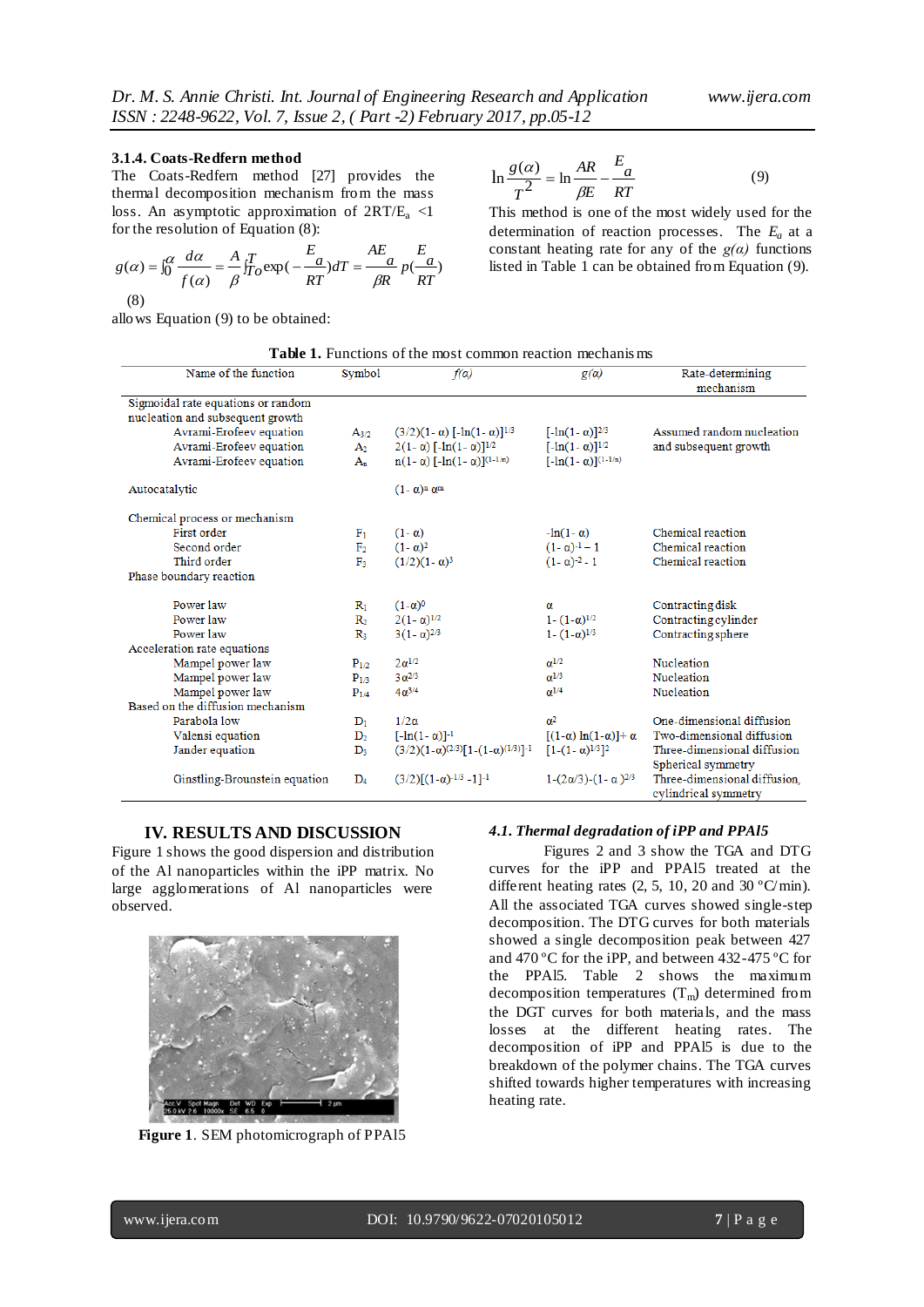

Figure 2. TGA curves for the decomposition of a) iPP and b) PPAI5 at different heating rates.



**Figure 3.** DTG curves for the decomposition of a) iPP and b) PPA15 at different heating rates.

An increase was seen in the  $T_m$  with increasing heating rate. This effect has been described in other studies on the thermal decomposition of polymers [28] and may be the result of thermal hysteresis. Table 2 shows that the presence of the Al nanoparticles to be associated with a shift of  $T_m$  towards higher values; the thermal stability for the iPP was, therefore, improved. At all the heating rates used, the  $T_m$  of the PPAl5 was some 4 ºC higher than that of the iPP (mean  $457.2 \pm 2$  °C compared to  $453.4 \pm 2$  °C). A similar increase was described by Lee et al. [20] for

a PP sample incorporating Pd nanoparticles. FTIR spectra have shown the existence of several interactions between a polyvinylidene fluoride matrix and Al nanoparticles in nanocomposites similar to the present PPAl5 [29]. These interactions can affect the mobility of polymer chains and/or modify the  $E_a$  of the degradation process. A shift to lower wavelengths has also been recorded with increasing Al content in the FTIR spectra of other PP-Al composites (unpublished).

**Table 2.** TGA and DTG data for the decomposition of iPP and PPAl5 at different heating rates

|                          | <b>TGA</b>     |                   | <b>DTG</b>     |                   |  |  |  |
|--------------------------|----------------|-------------------|----------------|-------------------|--|--|--|
|                          | iPP            | PPA <sub>15</sub> | iPP            | PPA <sub>15</sub> |  |  |  |
| $(^{\circ}C/\text{min})$ | Weight loss    | Weight loss       | $T_{\rm m}$    | $T_m$             |  |  |  |
|                          | (wt. %)        | $(wt.\%)$         | $({}^oC)$      | $({}^oC)$         |  |  |  |
| 2                        | 99.6           | 86.8              | 427.3          | 432.2             |  |  |  |
|                          | 100            | 88.6              | 443.4          | 447.9             |  |  |  |
| 10                       | 99.6           | 88.6              | 455.4          | 460.1             |  |  |  |
| 20                       | 99.6           | 88.6              | 468.3          | 470.6             |  |  |  |
| 30                       | 99.6           | 88.6              | 472.5          | 475.4             |  |  |  |
| Mean                     | $99.7 \pm 0.2$ | $88.2 \pm 0.8$    | $453.4 \pm 18$ | $457.2 \pm 18$    |  |  |  |

 $(T_m: \text{maximum}$  temperature)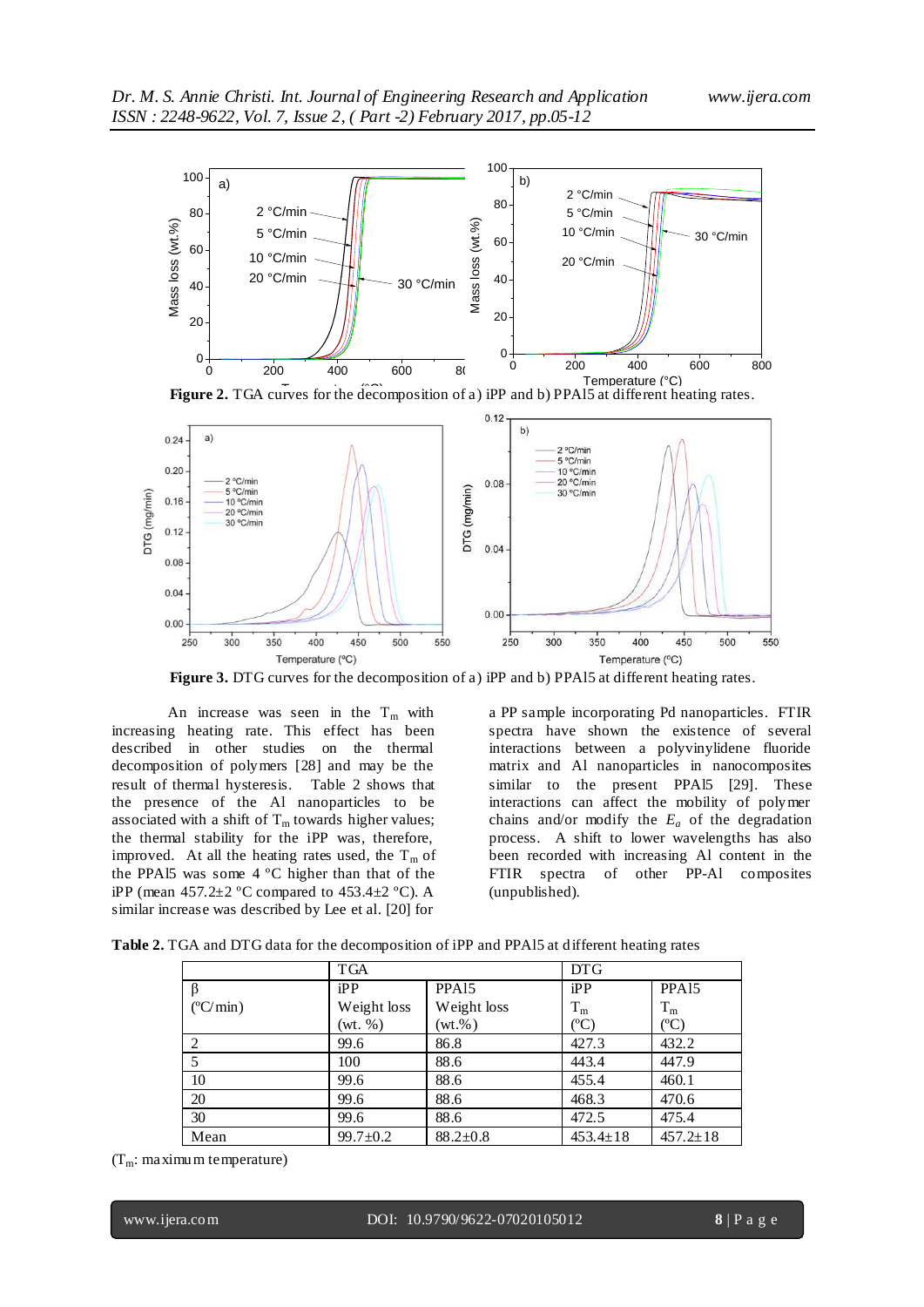The thermal stabilizing effect of the Al nanoparticles was also seen in terms of the mass loss. Over the temperature interval 20-800 ºC, the mean mass loss for all the heating rates was 99.7±0.2% for iPP and 88.2±0.8% for PPAl5.

Table 3 shows the conversion values  $(\alpha, \%)$  with respect to the heating rate. For a heating rate of 2  $\rm{°C/min}$ , the T<sub>m</sub> of PPA15 was higher than that of iPP for all conversion values. At heating rates above 2 °C/min, the  $T_m$  of PPA15 was below that of iPP.

| $\overline{\phantom{a}}$<br>$\tilde{}$<br>$\tilde{\phantom{a}}$<br>$\ddot{\phantom{1}}$<br>$\overline{\phantom{a}}$ |                        |       |       |       |       |                                |       |       |       |       |       |
|---------------------------------------------------------------------------------------------------------------------|------------------------|-------|-------|-------|-------|--------------------------------|-------|-------|-------|-------|-------|
| Conversion $(\%)$                                                                                                   | iPP                    |       |       |       |       | PPA <sub>15</sub>              |       |       |       |       |       |
|                                                                                                                     | Heating rate $(C/min)$ |       |       |       |       | Heating rate $(^{\circ}C/min)$ |       |       |       |       |       |
|                                                                                                                     |                        |       | 10    | 20    | 30    |                                | ↑     |       | 10    | 20    | 30    |
|                                                                                                                     | 339.4                  | 386.5 | 401.4 | 412.0 | 419.7 |                                | 351.6 | 363.5 | 376.6 | 390.9 | 386.2 |
| 10                                                                                                                  | 359.7                  | 404.9 | 419.8 | 430.4 | 436.9 |                                | 381.0 | 394.9 | 407.1 | 417.5 | 419.2 |
| 15                                                                                                                  | 373.6                  | 414.6 | 428.1 | 439.4 | 445.3 |                                | 394.2 | 408.6 | 421.0 | 431.0 | 435.0 |
| 20                                                                                                                  | 383.9                  | 420.6 | 433.3 | 445.2 | 450.6 |                                | 402.0 | 416.7 | 429.1 | 439.1 | 444.2 |
| 30                                                                                                                  | 397.2                  | 428.3 | 440.3 | 453.0 | 458.2 |                                | 411.6 | 426.5 | 439.0 | 449.3 | 455.6 |
| 40                                                                                                                  | 406.4                  | 433.4 | 445.3 | 458.9 | 463.8 |                                | 417.8 | 432.9 | 445.6 | 456.1 | 463.0 |
| 50                                                                                                                  | 414.0                  | 437.9 | 449.4 | 463.0 | 468.4 |                                | 422.5 | 437.7 | 450.6 | 461.5 | 468.5 |
| 60                                                                                                                  | 420.3                  | 441.9 | 453.3 | 467.1 | 472.5 |                                | 426.4 | 441.7 | 454.7 | 465.8 | 473.1 |

**Table 3.** Thermal decomposition in terms of percentage conversion at a heating rate of 2, 5, 10, 20 and 30  $\rm{°C/min}$ , and the corresponding degradation temperature in an N<sub>2</sub> atmosphere.

#### *4.2. Kinetics*

Table 4 shows the *Ea* of the iPP and PPAl5 as determined by the different calculation methods. For the iPP, the  $E_a$  as determined by the Friedman method was  $226 \pm 15$  kJ/mol (the pre-exponential factor, *A*, was  $8.5 \times 10^{15}$  min<sup>-1</sup>),  $226 \pm 20$  kJ/mol as determined by the FWO method, and 226 kJ/mol as determined by the ASTM E698 method. These values are similar to those reported in the literature for iPP. Lee et al. (2006) reported a value of 229  $\pm$ 13 kJ/mol as determined by the Friedman method (with an *A* value of  $6.5 \times 10^{15}$  min<sup>-1</sup>), and of 228 kJ/mol as determined by the Kissinger method For the PPA15, the  $E_a$  was 244  $\pm$  4 kJ/mol ( $A = 1.6 \times 10^{17}$ 

min<sup>-1</sup>) as determined by the Friedman method, 242  $\pm$  4 kJ/mol as determined by the FWO method, and 244 kJ/mol as determined by the ASTM E698 method. Thus, the *E<sup>a</sup>* of the PPAl5 was around 15 kJ/mol higher than that of the iPP: adding the Al nanoparticles therefore improved the thermal stability of the iPP.

**Table 4**. Apparent activation energy (*Ea*) and pre-exponential factor values (*A*) obtained by the different mathematical methods for determining the thermal kinetics of decomposition, plus the thermal degradation mechanism as determined by the Coats-Redfern method.

|                | iPP            |              |             |                       | PPA <sub>15</sub>     |            |             |                |
|----------------|----------------|--------------|-------------|-----------------------|-----------------------|------------|-------------|----------------|
|                | Fried man      | <b>FWO</b>   | <b>ASTM</b> | Coats-                | Fried man             | <b>FWO</b> | <b>ASTM</b> | Coats-         |
|                |                |              | E698        | Redfern               |                       |            | E698        | Redfern        |
| $E_a$ (kJ/mol) | $226 \pm 15$   | $226 \pm 20$ | 226         | 206                   | $244 \pm 4$           | $242 + 4$  | 244         | 231            |
| A $(s^{-1})$   | $1.42x10^{14}$ |              |             | $4.64 \times 10^{12}$ | $2.72 \times 10^{15}$ |            |             | $2.16x10^{14}$ |
| Mechanism      |                | -            |             | R <sub>3</sub>        |                       |            |             | Rn             |

Figure 4 shows the variation in  $E_a$  as determined by the Friedman method with respect to the degree of conversion (interval  $0 < \alpha < 1$ ) for both iPP and PPAl5. For the iPP, the *E<sup>a</sup>* increased with the degree of conversion. The changes in the slope of the *Ea*/conversion value curve suggest that the thermal decomposition of iPP occurs in three stages. The first stage occurs when  $\alpha$ <0.15, which has a clear associated maximum *E<sup>a</sup>* of 185 kJ/mol

 $(148 \pm 15 \text{ kJ/mol}; \text{ slope: } 0.66; \text{ R}^2 = 0.999)$ . The second stage occurs when  $0.15 < \alpha < 0.55$ , with an associated  $E_a$  of 185 to 243 kJ/mol (mean 224  $\pm$  16 kJ/mol; slope: 0.14;  $R^2 = 0.960$ ). The third stage occurs when  $0.55<\alpha<0.90$ , for which the associated  $E_a$  lies between 245 and 253 kJ/mol (mean: 251  $\pm$  2 kJ/mol; slope: 0.021;  $R^2 = 0.888$ ). A rapid increase in *E<sup>a</sup>* for low conversion values has also been reported by Chan and Balke [30].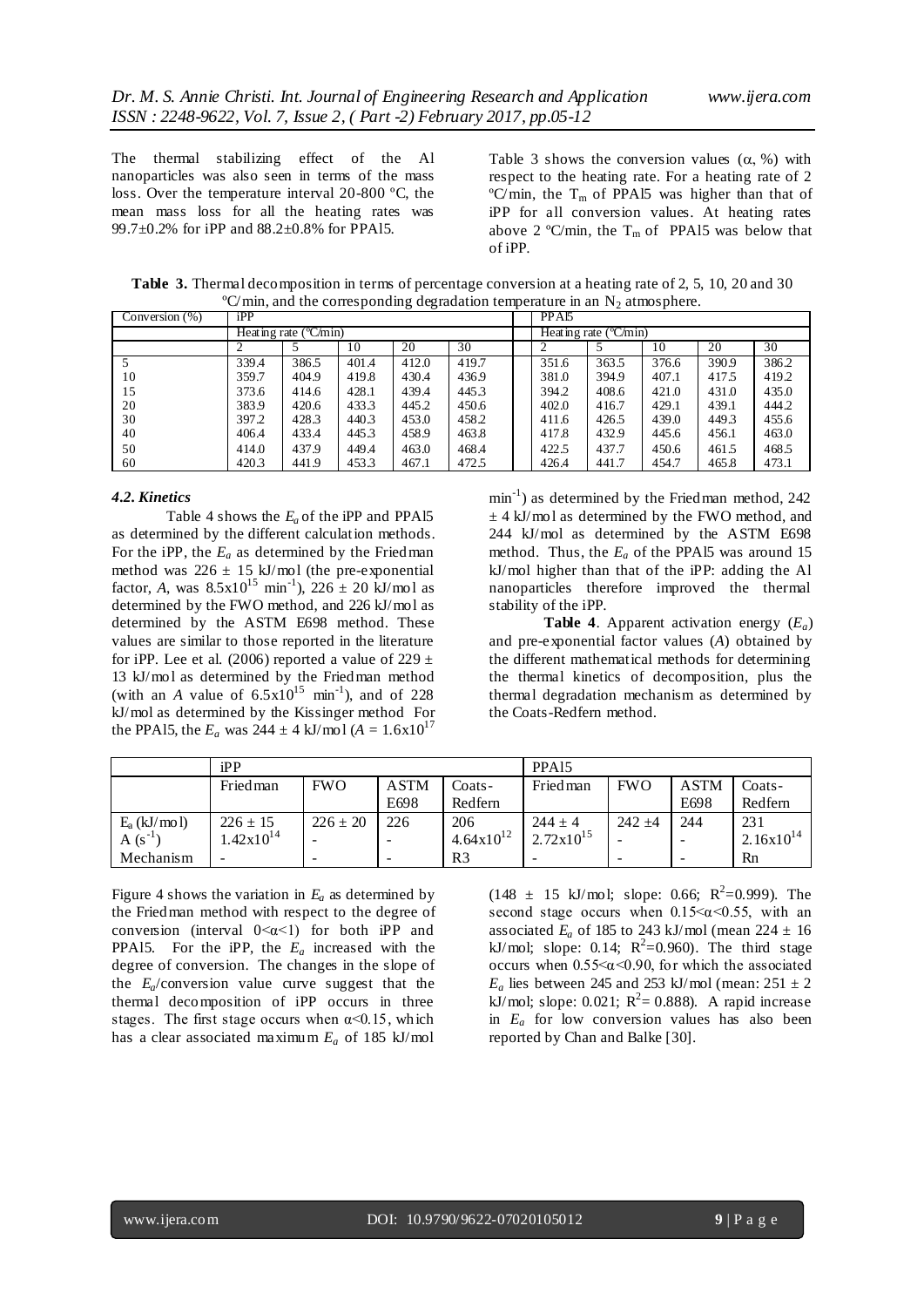

**Figure 4**. Variation in apparent activation energy as determined by the Friedman method.

For the PPAl5, a s mall increase in *E<sup>a</sup>* was seen (from 179 kJ/mol to 257 kJ/mol; mean  $238 \pm$ 22 kJ/mol) over the interval  $0 < \alpha < 0.05$ . Over the interval  $0.05 \le \alpha \le 0.95$ , it remained practically constant with increasing degree of conversion. These results suggest that the incorporation of the Al nanoparticles produced changes in the thermal decomposition mechanis m of iPP.

Table 4 shows the calculated *E<sup>a</sup>* and degradation mechanism of iPP as determined by the Coats-Redfern method. The mean  $E_a$  for the iPP was 206 kJ/mol, quite different to the values provided by the other methods. Again, this may be due to the decomposition reaction involving more than one stage and different mechanisms. The thermal degradation mechanism of iPP is proposed to be R3 type (contracting sphere). The mean *E<sup>a</sup>* for the PPAl5 was approximately 231 kJ/mol; the reaction mechanism was Rn-type (f  $[\alpha] = n[1-\alpha]$ <sup>[1-</sup>  $1/n$ , where  $n = 4.8$ ).

#### **V. CONCLUSIONS**

The dynamic degradation of PP and a PP-Al nanocomposite material was compared via TGA. The Friedman, Flynn-Wall–Ozawa (FW O), ASTM E698 and Coats-Redfern methods were used to calculate the  $E_a$  of the samples. The thermal stability for the iPP was improved with the introduction of the Al nanoparticles, showing a shift of the TGA curves towards higher temperatures. The thermal stabilizing effect of the Al nanoparticles was also seen in terms of the mass loss. Over the temperature interval 20-800 ºC, the mean mass loss for all the heating rates was 99.7  $\pm$ 0.2% for iPP and  $88.2 \pm 0.8$ % for PPA15.

Moreover, the *E<sup>a</sup>* of the PPAl5 was around 15 kJ/mol higher than that of the iPP, which means that adding the Al nanoparticles the thermal stability of the iPP is improved.

The thermal degradation models of iPP can be described by "Contracting Sphere" model, whereas that to PPA15 by Rn  $(n= 4.8)$  model (phase boundary reaction).

#### **ACKNOWLEDGMENTS**

This work was funded by the *Ministerio de Ciencia e Innovación* (project MAT2010-19883) and CYTED Project 311RT0417. J. Arranz-Andrés was supported by a CSIC JAE-Doc Program.

### **REFERENCES**

- [1]. Bhattacharya SK. Metal-Filled Polymers: Properties and Applications. New York: Marcel Dekker; 1986.
- [2]. G. Carotenuto LN. Nanocomposites Metal-Filled, in the Encyclopedia of Polymer Science and Technology. New York: Wiley; 2003.
- [3]. Zapata PA, Tamayo L, Páez M, Cerda E, Azócar I, Rabagliati FM. Nanocomposites based on polyethylene and nanosilver particles produced by metallocenic "in situ" polymerization: Synthesis, characterization, and antimicrobial behavior. Europ Polym J. 2011;47:1541-9.
- [4]. Stelzig SH, Menneking C, Hoffmann MS, Eisele K, Barcikowski S, Klapper M, et al. Compatibilization of laser generated antibacterial Ag- and Cu-nanoparticles for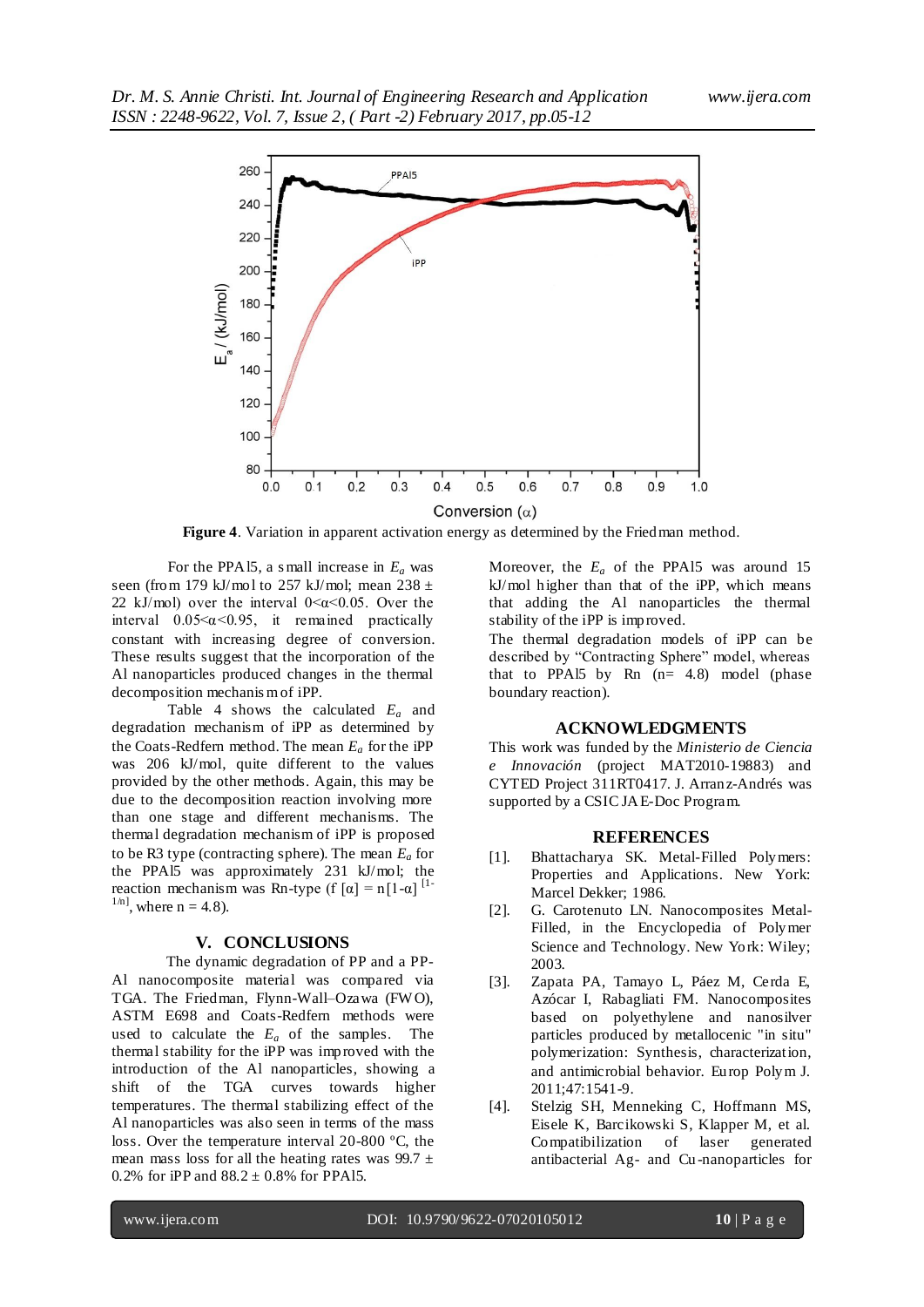perfluorinated implant materials. Europ Polym J. 2011;47:662-7.

- [5]. Pradhan S, Costa FR, Wagenknecht U, Jehnichen D, Bhowmick AK, Heinrich G. Elastomer/LDH nanocomposites: Synthesis and studies on nanoparticle dispersion, mechanical properties and interfacial adhesion. Europ Polym J. 2008;44:3122-32.
- [6]. Alexandridis P, Tsianou M. Block copolymer-directed metal nanoparticle morphogenesis and organization. Europ Polym J. 2011;47:569-83.
- [7]. Chan JH, Balke ST. The thermal degradation kinetics of polypropylene: Part III. Thermogravimetric analyses. Polym Degrad Stab. 1997;57:135-49.
- [8]. Bockhorn H, Hornung A, Hornung U, Schawaller D. Kinetic study on the thermal degradation of polypropylene and polyethylene. J Anal Appl Pyrol. 1999;48:93-109.
- [9]. Gao Z, Kaneko T, Amasaki I, Nakada M. A kinetic study of thermal degradation of<br>polypropylene. Polym Degrad Stab. Polym Degrad Stab. 2003;80:269-74.
- [10]. Cerruti P, Malinconico M, Rychly J, Matisova-Rychla L, Carfagna C. Effect of natural antioxidants on the stability of polypropylene films. Polym Degrad Stab. 2009;94:2095-100.
- [11]. Aboulkas A, El harfi K, El Bouadili A. Thermal degradation behaviors of polyethylene and polypropylene. Part I: Pyrolysis kinetics and mechanis ms. Energ Convers Manage. 2010;51:1363-9.
- [12]. Gómez-Elvira JM, Benavente R, Martínez MC. Unravelling the contribution of chain microstructure in the mechanism of the syndiotactic polypropylene pyrolysis. Polym Degrad Stab. 2013;98:1150-1163.
- [13]. Budrugeac P. Evaluation of the nonisothermal kinetic parameters of the thermal and thermo-oxidative degradation of polymers and polymeric materials: Its use and abuse. Polym Degrad Stab. 2000;71:185-7.
- [14]. Pandey JK, Raghunatha Reddy K, Pratheep Kumar A, Singh RP. An overview on the degradability of polymer nanocomposites. Polym Degrad Stab. 2005;88:234-50.
- [15]. Lecouvet B, Bourbigot S, Sclavons M, Bailly C. Kinetics of the thermal and thermo-oxidative degradation of polypropylene/halloysite nanocomposites. Polym Degrad Stab. 2012;97:1745-54.
- [16]. Fereidoon A, Hemmati M, Kordani N, Kameli M, Ahangari MG, Sharifi N. The effect of acid-treatment of carbon nanotubes

on the thermal kinetics of isotactic polypropylene. J Macromol Sci, B. 2009;50:665-78.

- [17]. Rakhimkulov AD, Lomakin SM, Dubnikova IL, Shchegolikhin AN, Davidov EY, Kozlowski R. The effect of multi-walled carbon nanotubes addition on the thermooxidative decomposition and flammability of PP/MWCNT nanocomposites. J Mater Sci. 2010;45:633-40.
- [18]. Palacios J, Perera R, Rosales C, Albano C, Pastor JM. Thermal degradation kinetics of PP/OMMT nanocomposites with mPE and EVA. Polym Degrad Stab. 2012;97:729-37.
- [19]. Day M, Cooney JD, MacKinnon M. Degradation of contaminated plastics: a kinetic study. Polym Degrad Stab. 1995;48:341-9.
- [20]. Lee JY, Liao Y, Nagahata R, Horiuchi S. Effect of metal nanoparticles on thermal stabilization of polymer/metal nanocomposites prepared by a one-step dry process. Polymer. 2006;47:7970-9.
- [21]. Mohoriè I, Krajnc M, Šebenikb U. Modelfree Kinetics Analysis of Thermal Degradation of Polysiloxane Lubricant. Chem Biochem Eng Q, 2009;23:493-496.
- [22]. Friedman, HL, Kinetics of thermal degradation of char-forming plastics from thermogravimetry. Application to a phenolic plastic, J Polym Sci C, 1964;6: 183–195.
- [23]. Flynn J, Wall L, A quick, direct method for the determination of activation energy from thermogravimetric data. J Polym Sci Polym Lett, 1966;4:4323-328
- [24]. Ozawa A. New method of analyzing thermogravimetric data. B Chem Soc JPN, 1965;38:1881–1886.
- [25]. Doyle C**.** Kinetic analysis of thermogravimetric data. J Appl Polym Sci, 1961;5:285–292.
- [26]. ASTM E698, "Arrhenius Kinetic Constants for Thermally Unstable Materials", ASTM International, West Conshohocken, PA
- [27]. Coats AW, Redfern JP. Kinetic parameters from thermogravimetric data. Nature, 1964;201:68–69.
- [28]. Zheng P, Ling XK. A thermal degradation mechanis m of polyvinyl alcohol/silica nanocomposites. Polym Degrad Stab, 2007;92:1061–71.
- [29]. Arranz-Andrés J, Pulido-González N, Fonseca C, Pérez E, Cerrada ML. Lightweight nanocomposites based on poly(vinylidene fluoride) and Al nanoparticles: Structural, thermal and mechanical characterization and EMI